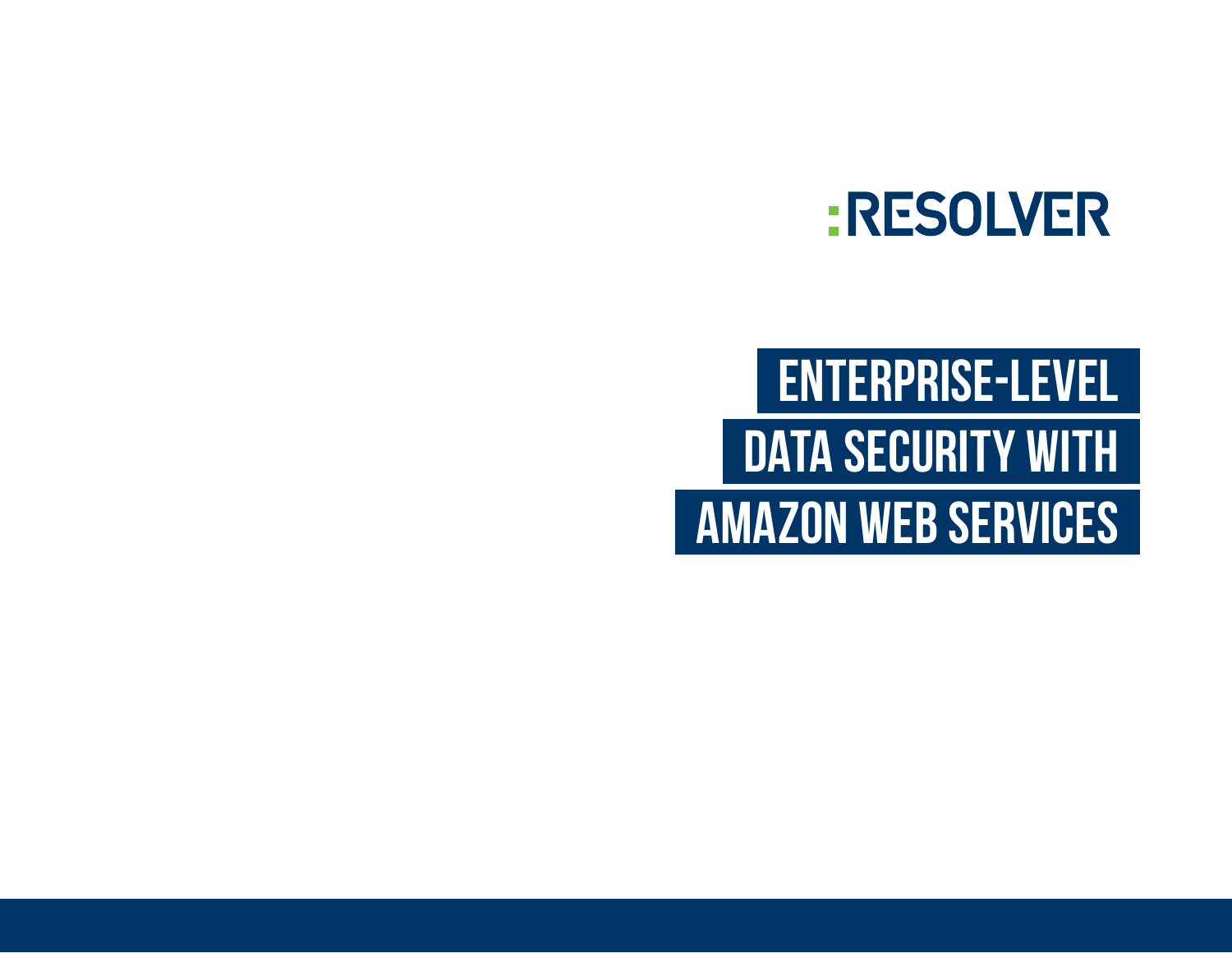## **INTRODUCTION**



The security and prienterprise-level se<br>
organizations throu<br>
Trust Service Principles.<sup>1</sup> • he security and privacy of your data is extremely important to both of us. We provide enterprise-level security and privacy that satisfies the most demanding security-sensitive organizations through a comprehensive program that meets the requirements of AICPA SOC 2

Resolver's cloud software applications are deployed on Amazon Web Services (AWS), one of the most flexible and secure cloud computing environments available. With AWS, we provide our customers with advanced cloud infrastructure and application services in a secure and rapid fashion.

*1 <https://aws.amazon.com/compliance/soc-faqs/>*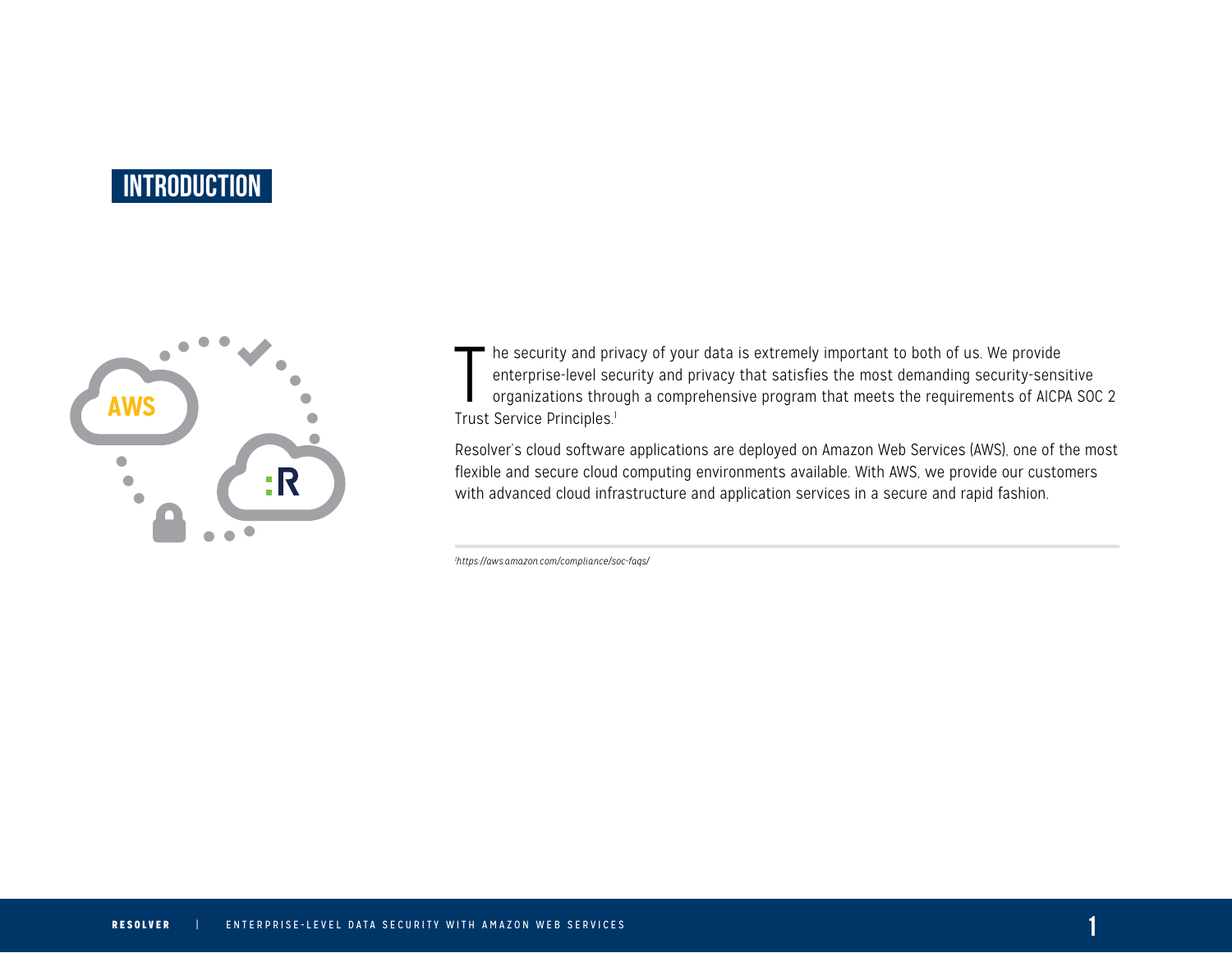## **INFRASTRUCTURE**



**Figure 1: Resolver's Multi-Tiered Architectural Approach** 

Resolver's cloud infrastructure is housed in AWS's data centers and is designed to satisfy the<br>requirements of the most security-sensitive customers. The AWS infrastructure has been<br>designed to provide the highest availabi requirements of the most security-sensitive customers. The AWS infrastructure has been designed to provide the highest availability while putting strong safeguards in place regarding customer privacy and segregation.2

Resolver uses a multi-tiered architectural approach, as shown in Figure 1.

#### Availability

Resolver's hosted service level commitment for availability is 99.9% as measured monthly and is both local and geo applied. $3$ 

AWS builds its data centers in multiple geographic regions as well as across multiple Availability Zones within each region to offer maximum resiliency against system outages. AWS designs its data centers with significant excess bandwidth connections so that if a major disruption occurs there is sufficient capacity to enable traffic to be load-balanced to the remaining sites, minimizing the impact on you.4

#### **Scalability**

AWS provides automatic horizontal (adding more machines) or vertical (adding more power [CPU/ RAM] to your existing machine) expansion to meet your changing business needs with ease.

#### Server regions

As a Resolver customer, you choose the region in which your servers are located. We currently offer server locations in the US, Europe, and Canada.<sup>5</sup> As a Resolver customer, you are free to choose the region that best suits your unique needs.

#### 24x7 monitoring and protection

AWS infrastructure is protected by extensive network and security monitoring systems. In addition, AWS infrastructure components are continuously scanned and tested. Access to the AWS production network is monitored by the Resolver DevOps team. The AWS production network is segregated from the Resolver corporate network and requires a separate set of credentials for access, consisting of SSH publickey authentication through a secure and hardened host using a MFA token.

*4 <https://aws.amazon.com/security/platform/>* 

*5 <https://aws.amazon.com/about-aws/global-infrastructure/>*

*<sup>2</sup><https://aws.amazon.com/security/platform/>*

*<sup>3</sup> 99.9% as measured monthly excluding scheduled and planned maintenance.*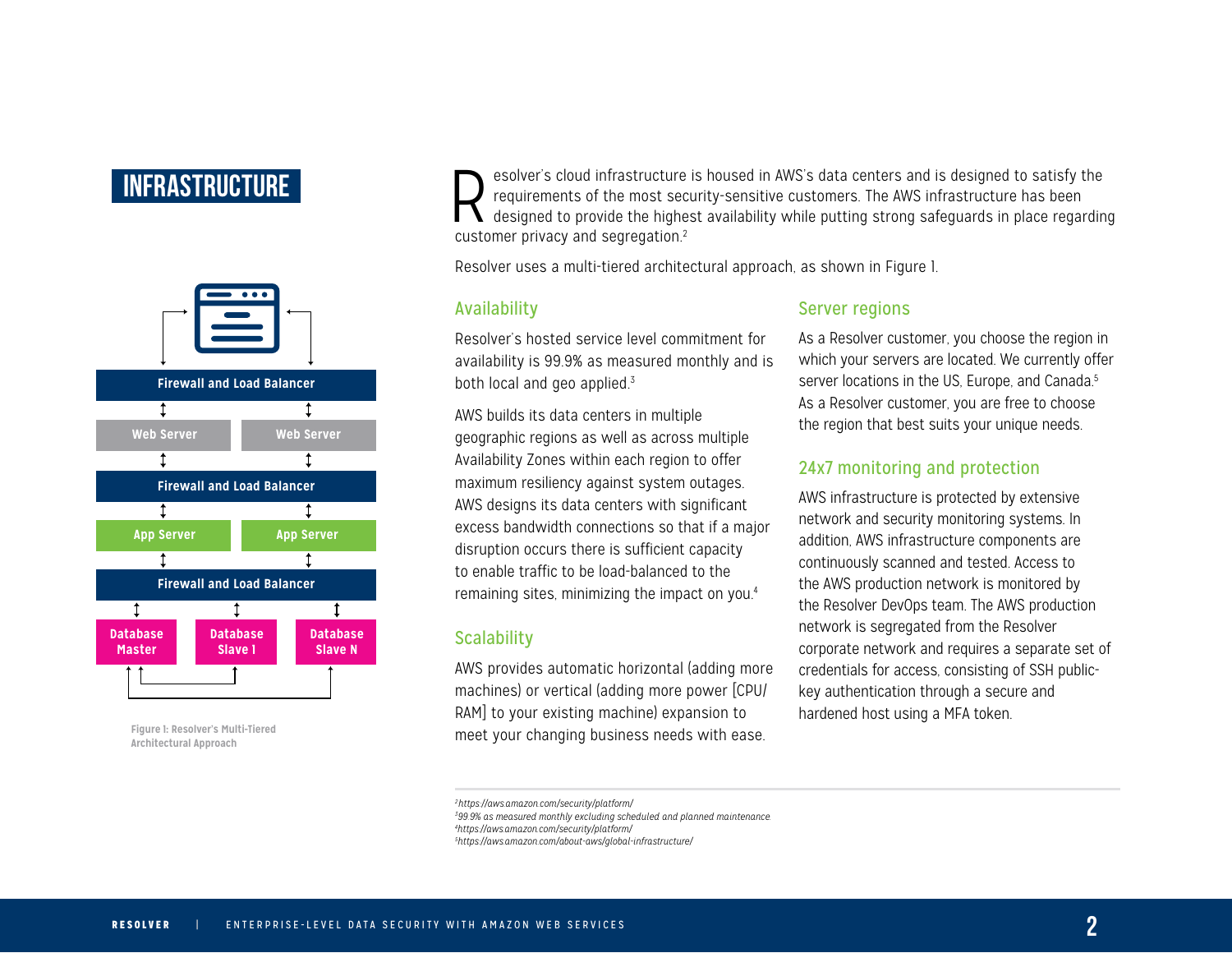## **CERTIFICATIONS AND AUDITS**



WS provides certification reports that describe how the AWS infrastructure meets the requirements of an extensive list of global security standards, including:

❱ FedRAMP

**B** ISO 27018

**B** ISO 27001

- ❱ PCI Data Security Standards (DSS) Level 1
- ❱ SOC

A

■ the Singapore Multi-Tier Cloud Security Standard (MTCS SS 584)

■ the Australian Signals Directorate (ASD)

Information Security Manual

For more information about the security regulations and standards with which AWS complies, see the AWS compliance webpage. 6,7

#### Health Insurance Portability and Accountability Act (HIPAA)

AWS enables covered entities and their business associates subject to the U.S. Health Insurance Portability and Accountability Act (HIPAA) to leverage the secure AWS environment to process, maintain, and store protected health information.8

#### Personally Identifiable Information (PII) Protection

AWS infrastructure is ISO 27018 certified, meaning AWS follows best practices for cloud security.

*6 <https://aws.amazon.com/compliance/pci-data-privacy-protection-hipaa-soc-fedramp-faqs/> 7 <https://aws.amazon.com/security/platform/> 8 <https://aws.amazon.com/compliance/>*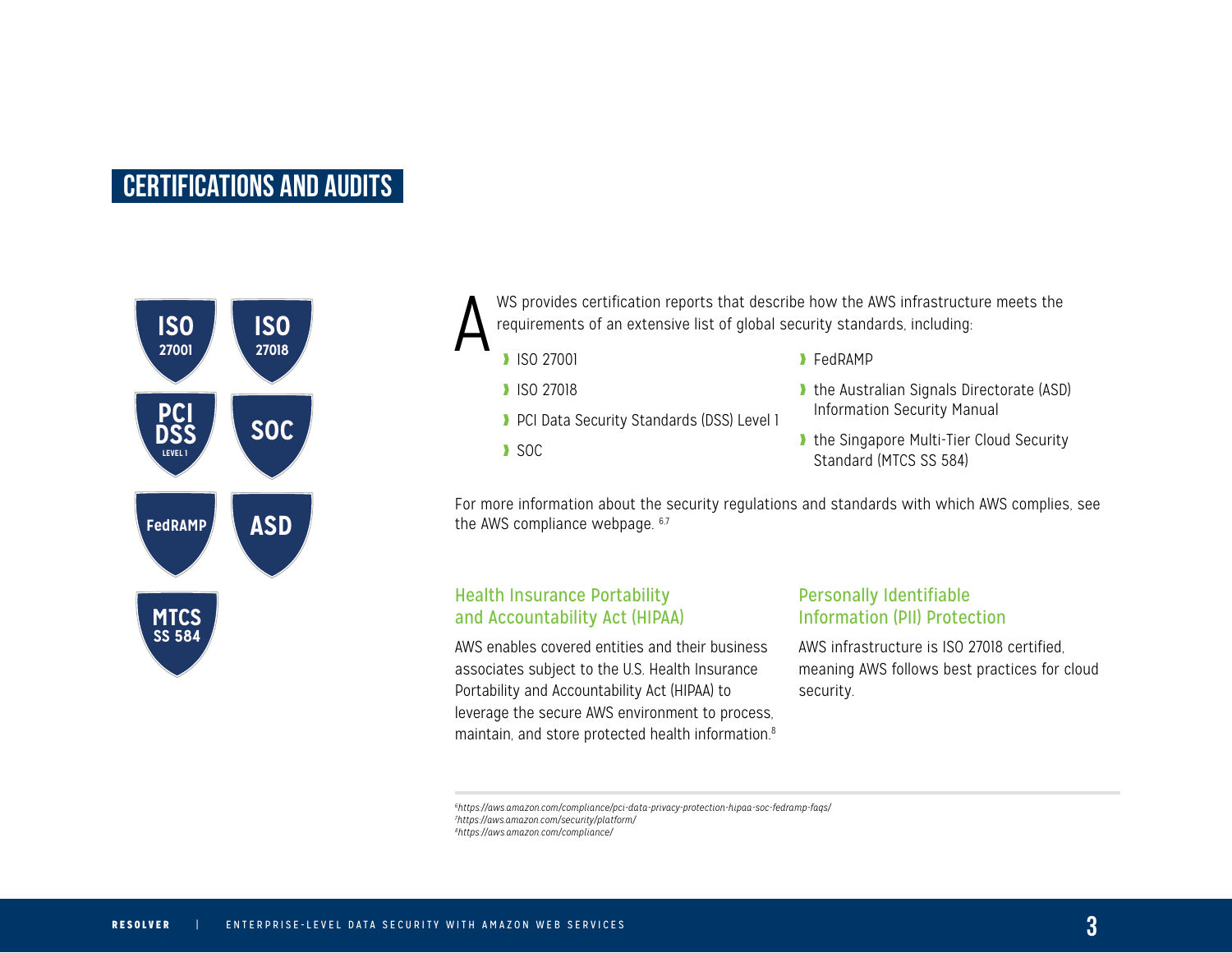

Resolver encrypts data at rest and in transit using commercial methods for all product lines.<br>Resolver performs monthly, quarterly, and annual security assessments that incorporate a<br>Resolver hosted platform penetration te Resolver performs monthly, quarterly, and annual security assessments that incorporate a Resolver hosted platform penetration test utilizing industry standard software, reviews of security policies, and practices.



ur access to your data is strictly controlled and limited to authorized personnel, and only for the purposes of delivering and supporting Resolver's services. Access to production systems is limited to a small segregated Resolver staffed DevOps team. Access controls ensure that users cannot access information unless they are authorized to do so. All Resolver's Hosted Platforms resources, systems, and applications have access controls implemented.

All Resolver employees receive security training on Resolver's security and privacy policies and procedures. Security training is an on-going activity at Resolver. Periodic security reminders keep full time and contract team members up to date with potential new threats. The frequency and form of these reminders vary and include matters such as security-related notices, emails, and verbal communication.



 $\Gamma$ verything in our AWS hosted facilities is backed up in real time and kept for 24 hours. Resolver also takes and keeps full nightly images of our servers. In a disaster recovery scenario, data will automatically adjust to make itself available. Please contact Resolver for further details about our disaster recovery procedure.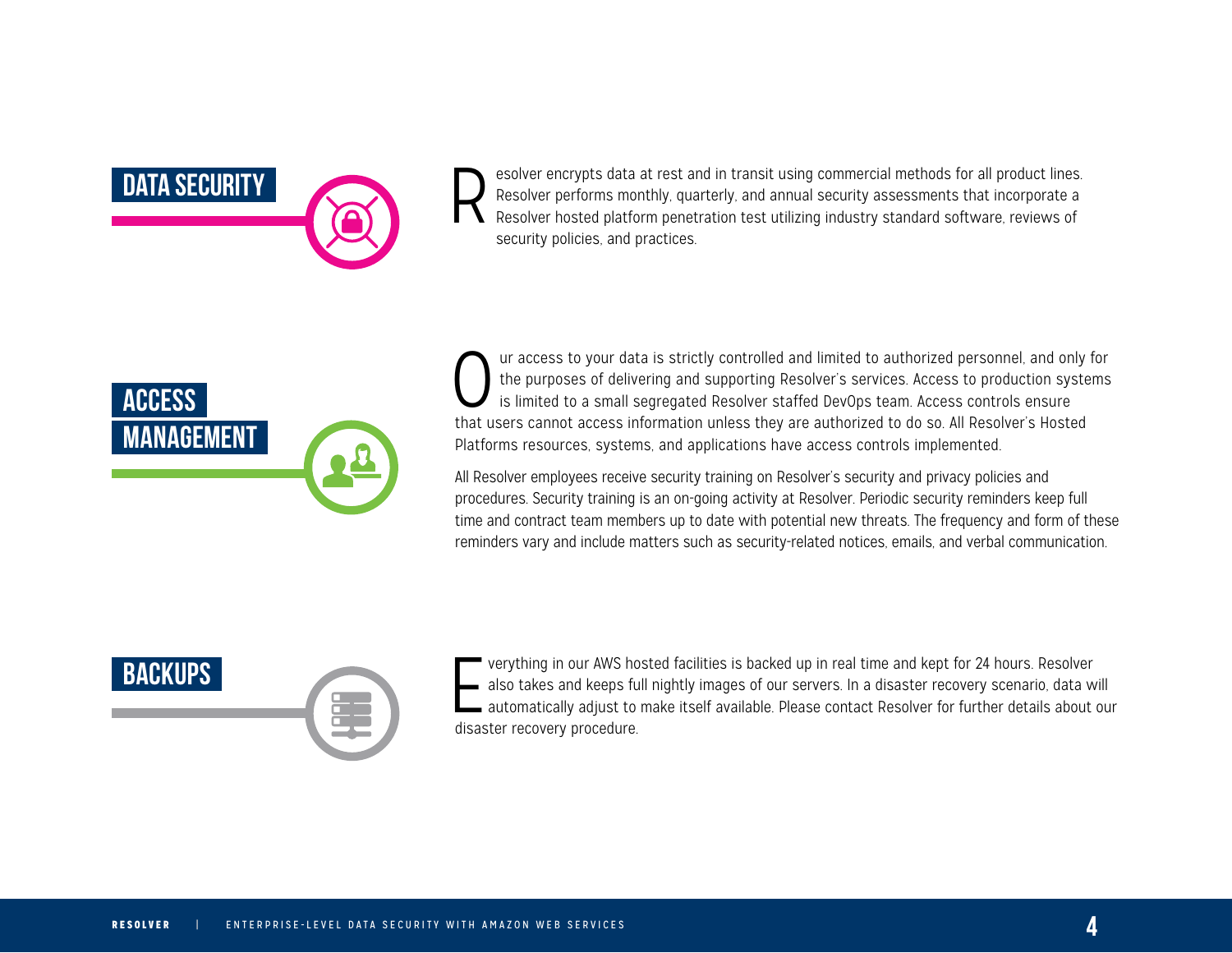## **PRIVACY**



Privacy is important to Resolver. As a Canadian-based company, we offer customers European-<br>level privacy protection. Canada's privacy laws meet European Union (EU) requirements and<br>provide US organizations with protection level privacy protection. Canada's privacy laws meet European Union (EU) requirements and provide US organizations with protection against the US Patriot Act.

#### Protection from the US Patriot Act

If you buy a cloud-based application from a USbased company, or a company whose data centers are located in the US, the US Patriot Act may permit US authorities to legally access your data without permission and without notice.

As a Canadian-based company providing cloudbased applications, we are able to provide our US customers an extra level of protection from the Patriot Act. The FBI or any other agency would have to obtain an injunction or subpoena against Resolver. We are not obligated to provide access to a customer's data without informing our customers of the request from the US agency. Effectively, with a US-based cloud service, that cloud service would have to comply to data requests without injunction or subpoena. A company would never have to inform its customers of the request.

All the while, a US customer's data is still located in the US, but it is without a US-based address or location (which is the definition of cloud-based offerings as differed from colocation or hosted services).

By purchasing non-US-based cloud services from Resolver, US-based companies are better able to protect their data from the US Patriot Act with Canada's strong privacy laws.

EU-based companies using Resolver applications on Resolver's EU servers will be better protected from the US Patriot Act by EU privacy laws.

#### European-level privacy protection

Europe's privacy laws are significantly more focused in the rights of individuals than those in the US. Currently Canada's personal information privacy laws are comparable, if not equivalent, to EU privacy laws.

EU-based customers choosing Resolver's application services can be confident that their EU privacy obligations are being complied with. By choosing Resolver's EU-based servers, your data will be protected by EU privacy laws. By choosing Resolver's Canadian-based servers, your data will be protected by Canadian privacy laws. This can be quite advantageous to USbased companies that would like their data to be protected by the strong privacy laws in Canada and the EU.

#### EU Data Protection Directive

AWS is in compliance with the EU Data Protection Directive (Directive 95/46/EC), protecting processing of individuals personal data and the free movement of such data $10$ 

*1[0https://aws.amazon.com/compliance/eu-data-protection/](https://aws.amazon.com/compliance/eu-data-protection/)*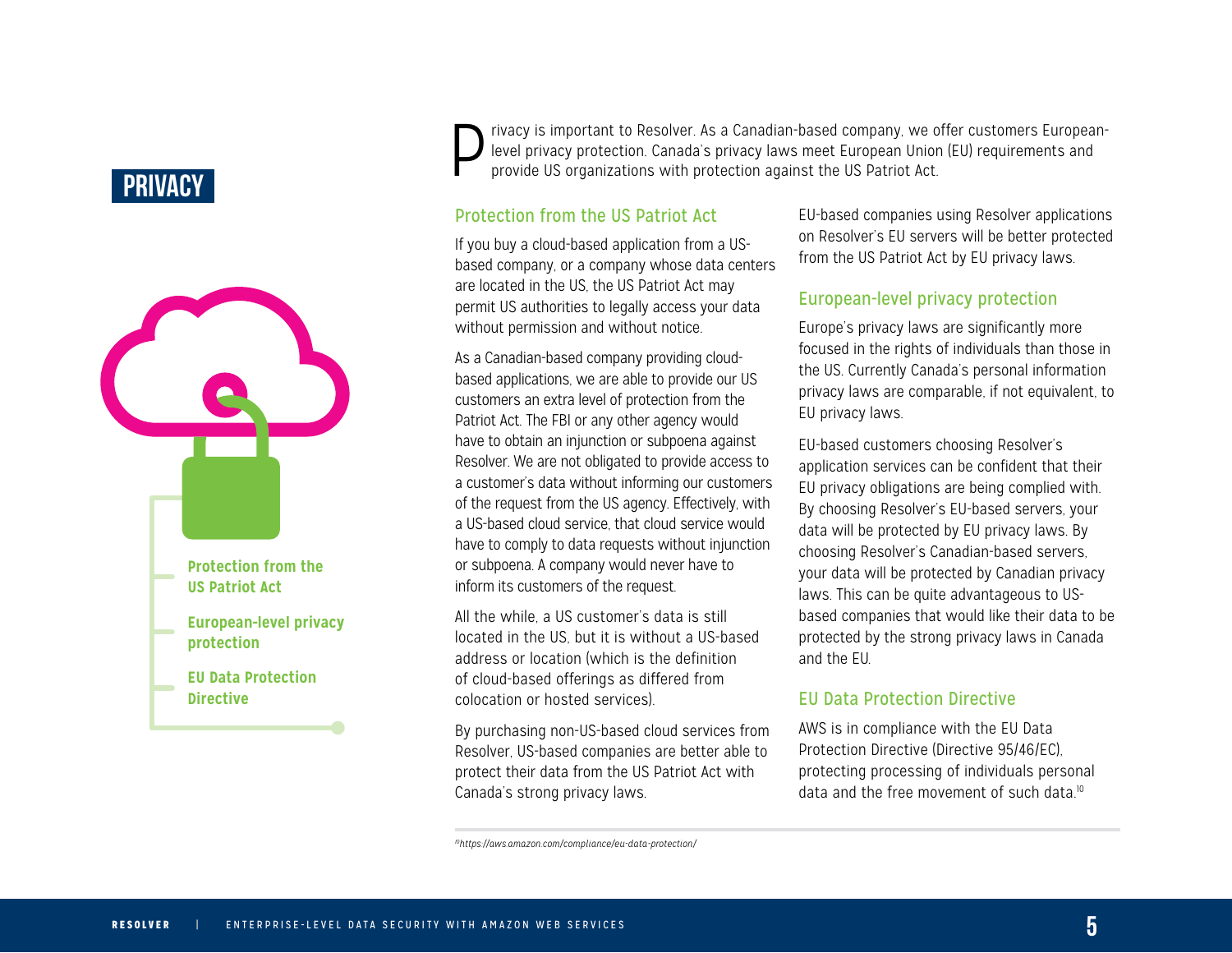## **NEW RELEASES**

New product releases are automated and managed by Resolver, however, special accommodations can be made when required.

### **SUPPORT**

Resolver premium support is available 24 hours a day, 7 days a week.



Phone: **Speak to a support representative**

## **Appendix: Additional Information**

For more information on AWS compliance and security, please explore the links below:

AWS Cloud Security: **[https://aws.amazon.com/security/](https://aws.amazon.com/security/ )**

AWS Compliance: **<https://aws.amazon.com/compliance/>**

AWS PCI:

**<https://aws.amazon.com/compliance/pci-dss-level-1-faqs/>**

AWS HIPPA: **<https://aws.amazon.com/compliance/hipaa-compliance/>**

AWS SOC: **<https://aws.amazon.com/compliance/soc-faqs/>**

AWS Data Privacy: **<https://aws.amazon.com/compliance/data-privacy-faq/>**